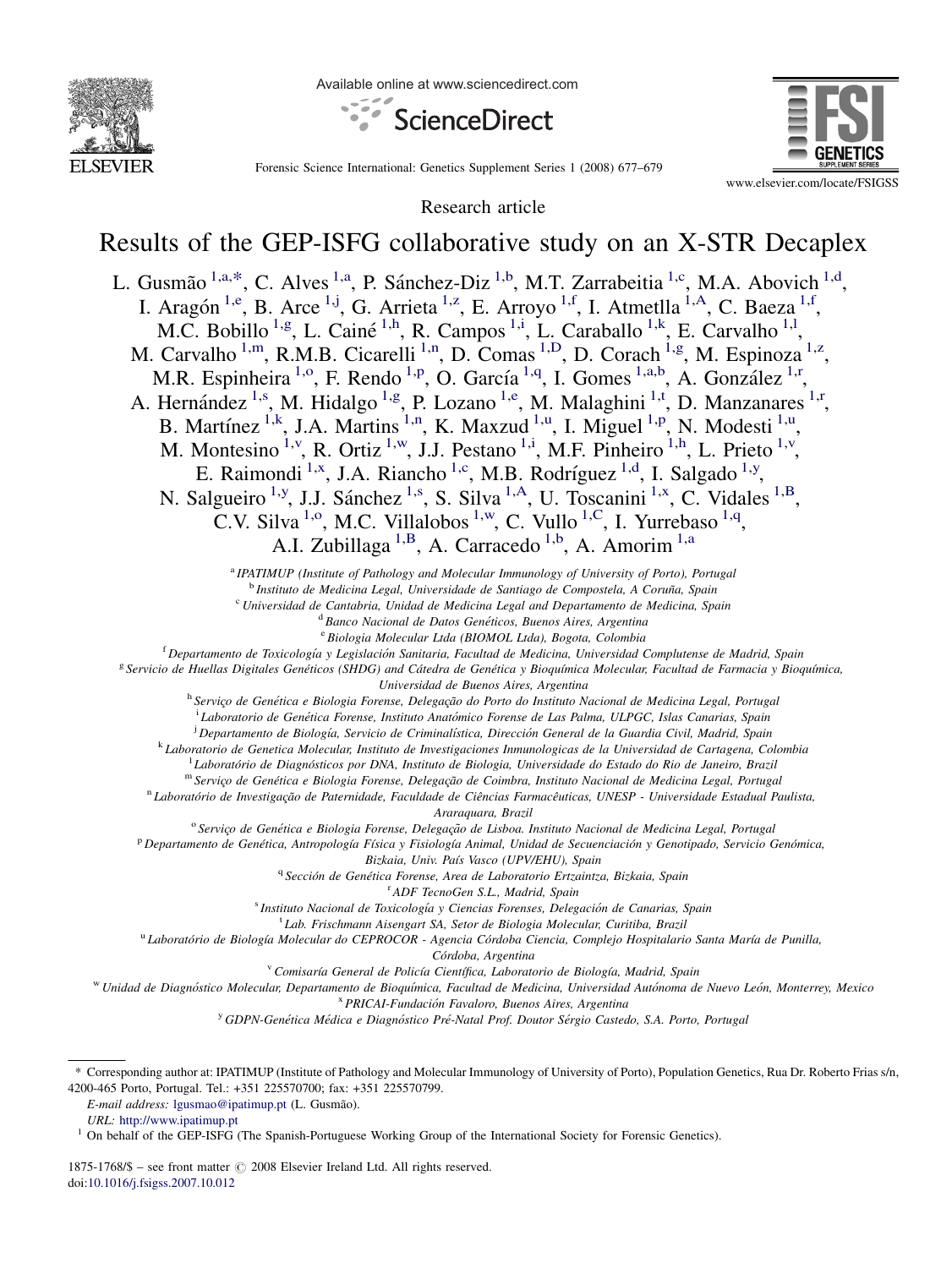<span id="page-1-0"></span><sup>z</sup> Departamento de Ciencias Forenses, Sección de Bioquímica, Unidad de Genética Forense, Poder Judicial, Costa Rica

<sup>A</sup> Laboratorio de Análisis Clínicos y Moleculares, LACYM S.A. and CIBCM, San José, Costa Rica

 $B$  Unidad de Genética Molecular, Policlínica Gipuzkoa, San Sebastián, Spain

 $\rm ^c$ Laboratorio de Inmunogenética y Diagnóstico Molecular (LIDMO), Córdoba, Argentina

<sup>D</sup> Unitat de Biologia Evolutiva, Universitat Pompeu Fabra, Barcelona, Spain

Received 3 September 2007; received in revised form 16 October 2007; accepted 25 October 2007

#### **Abstract**

A collaborative work was carried out by the Spanish and Portuguese ISFG Working Group with a PCR multiplex for X chromosome STRs. Markers were selected among those described as polymorphic in humans and that have been used by some laboratories in forensics. Primers and various technical methods were investigated with the aim of optimizing a multiplex for the 10 selected X-STRs. Primer mix stock solutions were sent to the laboratories that were asked to analyse two female bloodstains, taking as reference the genetic profiles from 9947A, 9948 and NA3657 samples. In this work, we report the results obtained by 30 GEP-ISFG laboratories, using this Decaplex, as well as alternative technical conditions that also produced good results.

 $\odot$  2008 Elsevier Ireland Ltd. All rights reserved.

Keywords: X-STRs; GEP-ISFG; Multiplex PCR

# 1. Introduction

Many forensic laboratories have recently introduced the analysis of X-STR markers in their routine, due to the advantages in the use of these markers in cases of complex kinship analysis [\[1,2\]](#page-2-0). Nevertheless, PCR multiplex strategies, population data, mutation rates and other relevant genetic information concerning X-STRs are still scarce. In the last GEP-ISFG quality control [\(www.gep-isfg.org\)](http://www.gep-isfg.org/), in 2006, an increasing number of participating labs (11 out of 116) reported results on the analyses of X-STRs. However, from the 19 different markers reported, only 6 of them were typed by, at least, 5 labs (the minimum established by the GEP for a marker to be evaluated). Moreover, nomenclature discrepancies were detected in two loci: HPRTB and DXS8377.

In order to overcome these problems, the GEP decided to organize a collaborative exercise, consisting on the evaluation of an X-STR Decaplex including: DXS8378, DXS9898, DXS7133, GATA31E08, GATA172D05, DXS7423, DXS6809, DXS7132, DXS9902 and DXS6789 (Fig. 1).

# 2. Material and methods

Markers were selected taking into account the gene diversity values reported in different populations; and the potential for multiplexing. Preference was given to simple rather than complex STRs, following the ISFG recommendations concerning locus selection for forensic applications [\[3\].](#page-2-0) In order to reduce the potential PCR-generated slippage artifacts, trinucleotide repeats were avoided. To evaluate the optimized multiplex, primer mix stock solutions were sent to the participating laboratories and were asked to analyse two female bloodstains, using the protocol available at [www.gep-isfg.org/ISFG/Castel](http://www.gep-isfg.org/ISFG/Castellano/Grupos_de_trabajo/Cromosomas_sexuales/crx.php) [lano/Grupos\\_de\\_trabajo/Cromosomas\\_sexuales/crx.php.](http://www.gep-isfg.org/ISFG/Castellano/Grupos_de_trabajo/Cromosomas_sexuales/crx.php)

# 3. Results and discussion

Of the 30 participating laboratories 23 followed the proposed amplification protocol. The remaining seven used alternative methods to perform the multiplex reaction with the same primer mix. Therefore, instead of the QIAGEN Multiplex PCR kit (Qiagen), some participants chose to setup the PCR



Fig. 1. Electropherogram of a female profile for the X-STR Decaplex.